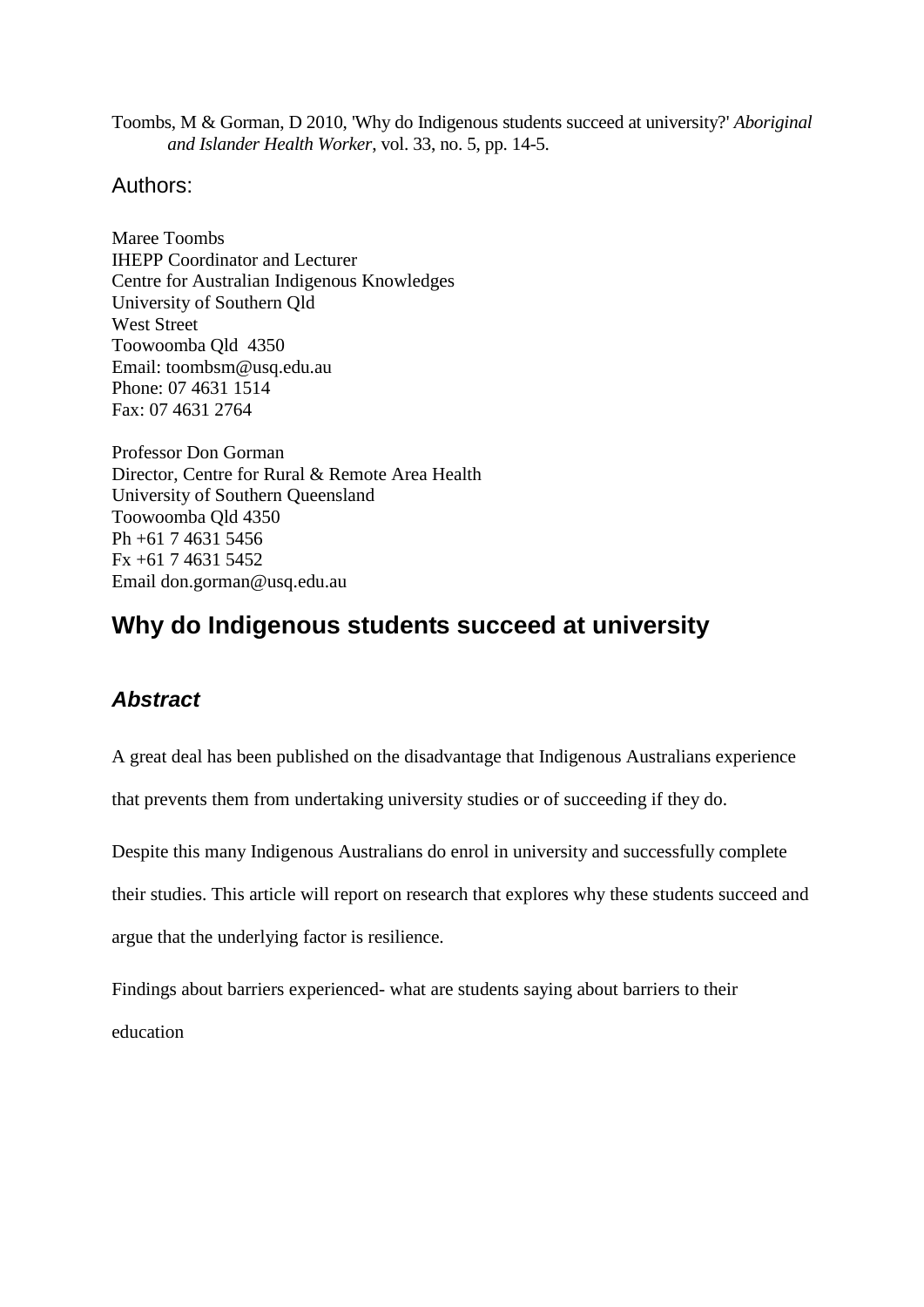## **Background/Overview of the study**

Retention rates for Aboriginal and Torres Strait Islander students have always been low in tertiary settings. Historical factors including disconnection from family and kinship structures, poor health, low socio economic status as well as family responsibilities contribute to the complexities accompanying Aboriginal and Torres Strait Islander students into university. These issues can all impact on the social and emotional well being of the student.

The focus of this research is to investigate whether demographics, students' experiences prior to entering university, family responsibilities, intergenerational pain, intergenerational history and family expectations, determine a student's success or failure at university and in turn their social and emotional wellbeing. A selection of six participants from seven universities were interviewed for this research. Interviews with participants have revealed many factors affecting wellbeing. Adversity and poor health are often at the forefront for many of these students and yet the strength of character and resilience that came through in the interviews was quite overwhelming. The conversations that evolved have been quite humbling and it is a privilege that participants felt comfortable enough to share, often very private historical impacts on their lives and their families and the community in which they live. The conversations with participants involved participants sharing stories of turmoil, illness, suicide and death, but coupled with these stories of tragedy followed stories of hope and an inner strength by participants to reach their goals and complete university. The underpinning factor in all of this appears to be an inner strength that exists within these participants. This is also referred to as resilience and it is this resilience that will be explored within this article.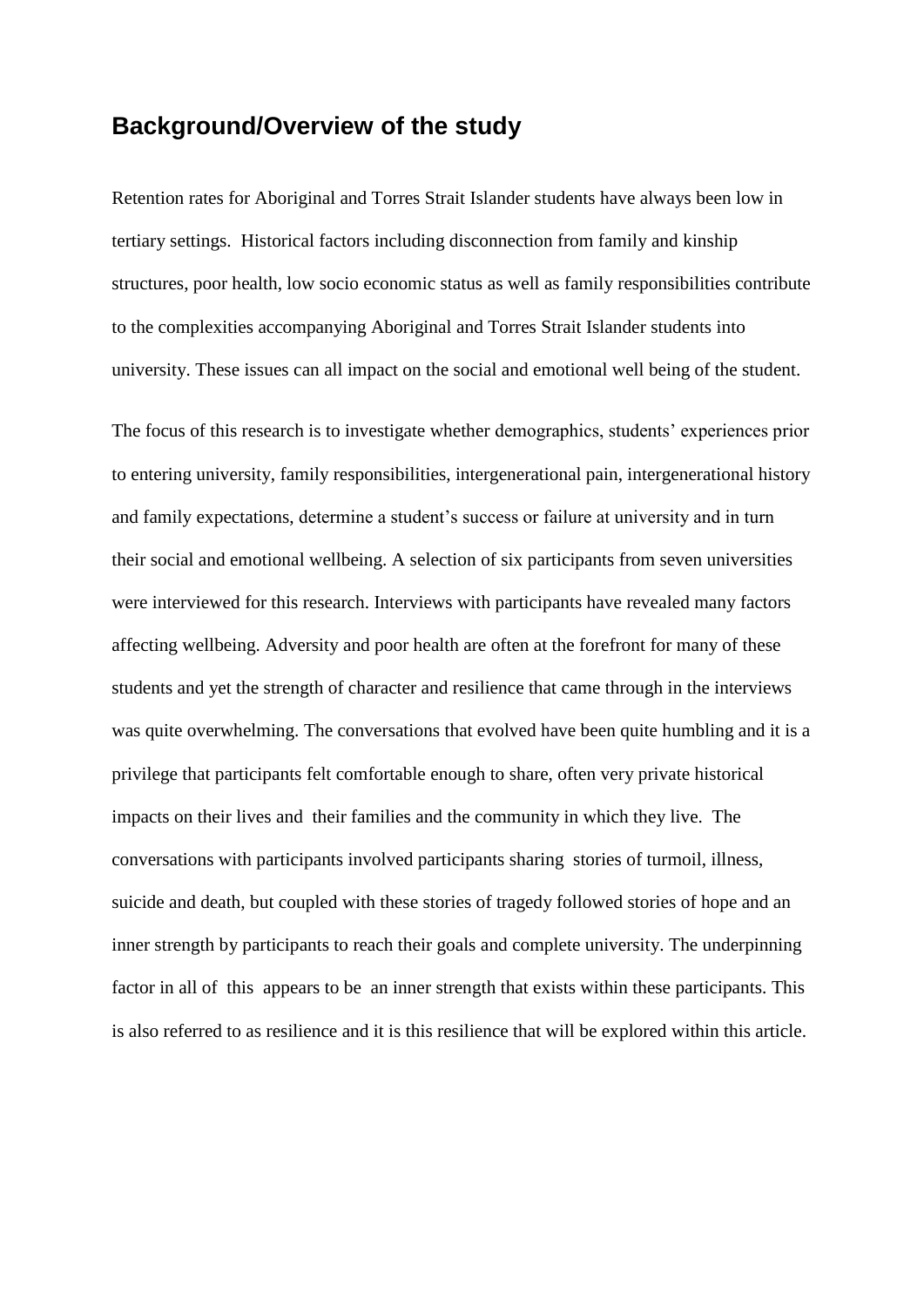## **Resilience**

The notion of resilience is based in psychological and human development theory and has been researched for about 25 years. Garmezy (1993) is generally accredited as the founder of resilience research and his work was inspired by observations of people with schizophrenia (Hegney et al. 2008). According to Hegney et al. (2008, p. 13) "*many theorists agree that resilience is a highly complex phenomenon composed of multi interrelated dimensions.* Lam & Grossman (1997) *suggest that the overabundance of research examining resilience has been a consequence of the richness of the construct" According to Hegney et al.* (2008) "*There is no universally accepted definition of resilience, nor any consensus as to how it ought to be measured"*. However, there are accepted definitions of what it may be. Dell (2005, p. 4) defines resilience as "*the extent to which someone can recover from adversity. A resilient person is often compared to a rubber band. They have the ability to bounce back in spite of significant stress*". Recently, the term resilience has been used to describe an individual's ability to manage or cope with significant adversity or stress in effective ways (Dell 2005). Lam & Grossman (1997) refer to these strategies as "protective factors" that help with recovery from adversity. Interestingly, resilience in Indigenous communities is viewed by many as holistic. That is without a strong resilient community, an individual can"t be resilient. The same themes as mentioned as social and emotional indicators appear to also contribute to resilience. The resilience framework developed by Kumper (1999) highlights the environmental context in which the individual lives, along with the relationship between this and internal resiliency factors. The internal resiliency factors highlight spirituality, behaviour, physical, cognitive and emotional constructs as indicators to the theoretical domain of good resilience. Block (1993) describes a process within the individual called "ego control" as paramount to a person"s level of resilience. *Ego control is defined as the kind of control an individual has over their own impulses*" (Block 1993). A person with good ego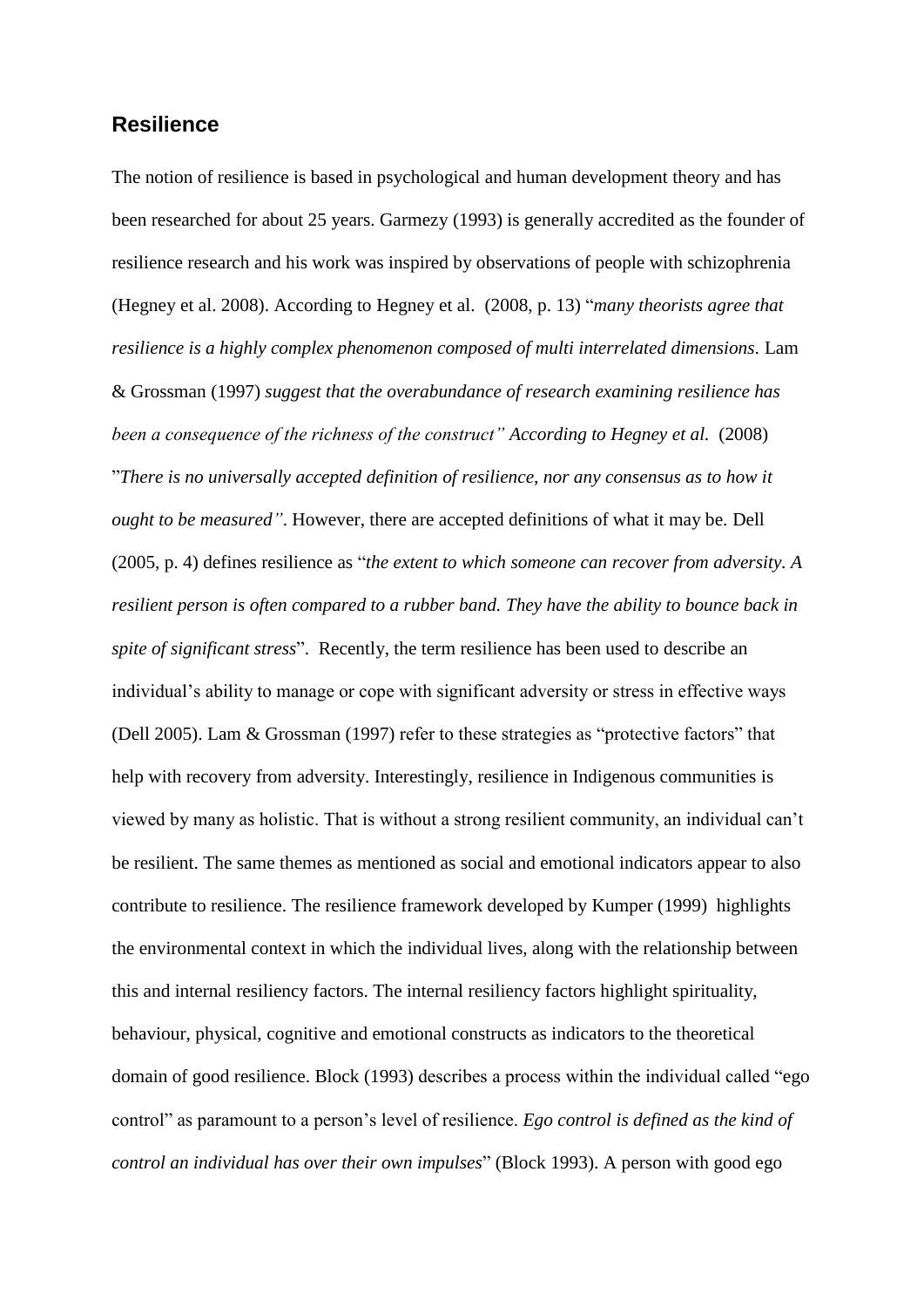control" also known as ego resilience" is resourceful and adaptive. If an individual has poor ego control, they are deemed to have poor ego resiliency. This can mean the person is slow to recoup after stress. Interestingly, the literature suggests that it is possible to develop resiliency over time, if acceptance of the situation can be achieved. The focus of most research on resiliency points towards oppressed groups and not so surprisingly Indigenous peoples.

#### **Evidence of Resilience in Indigenous University Students.**

Participants commented about their resilience and noted that they either did or did not have good resilience. In two instances a support person was present during data collection and laughed when the participant stated that they had poor resilience. The support person laughed at the notion that the participant could ever say they had poor resilience given their life circumstance. All participants agreed that resilience was necessary for survival at university in the face of underlying stresses that participants experienced. Family obligations such as "sorry business", family community commitments as well as chronic mental and physical illnesses and financial difficulties were all noted as stressors. Literature supports the notion that resilience in the face of adversity is important. McKendrick & Ryan (2001) found that losses, trauma, grief, poverty and marginalisation for Indigenous people is high and to have good social and emotional wellbeing, high levels of resilience must be present.

Most participants have been heavily impacted by trauma, grief and loss. Adversities such as homelessness, poverty, and mental and physical illness were all discussed. Grief and loss also heavily impacted on many participants who shared story after story of their loss. The very fact that students are managing the commitments of university, despite the adversity in their lives is surely evidence of resilience.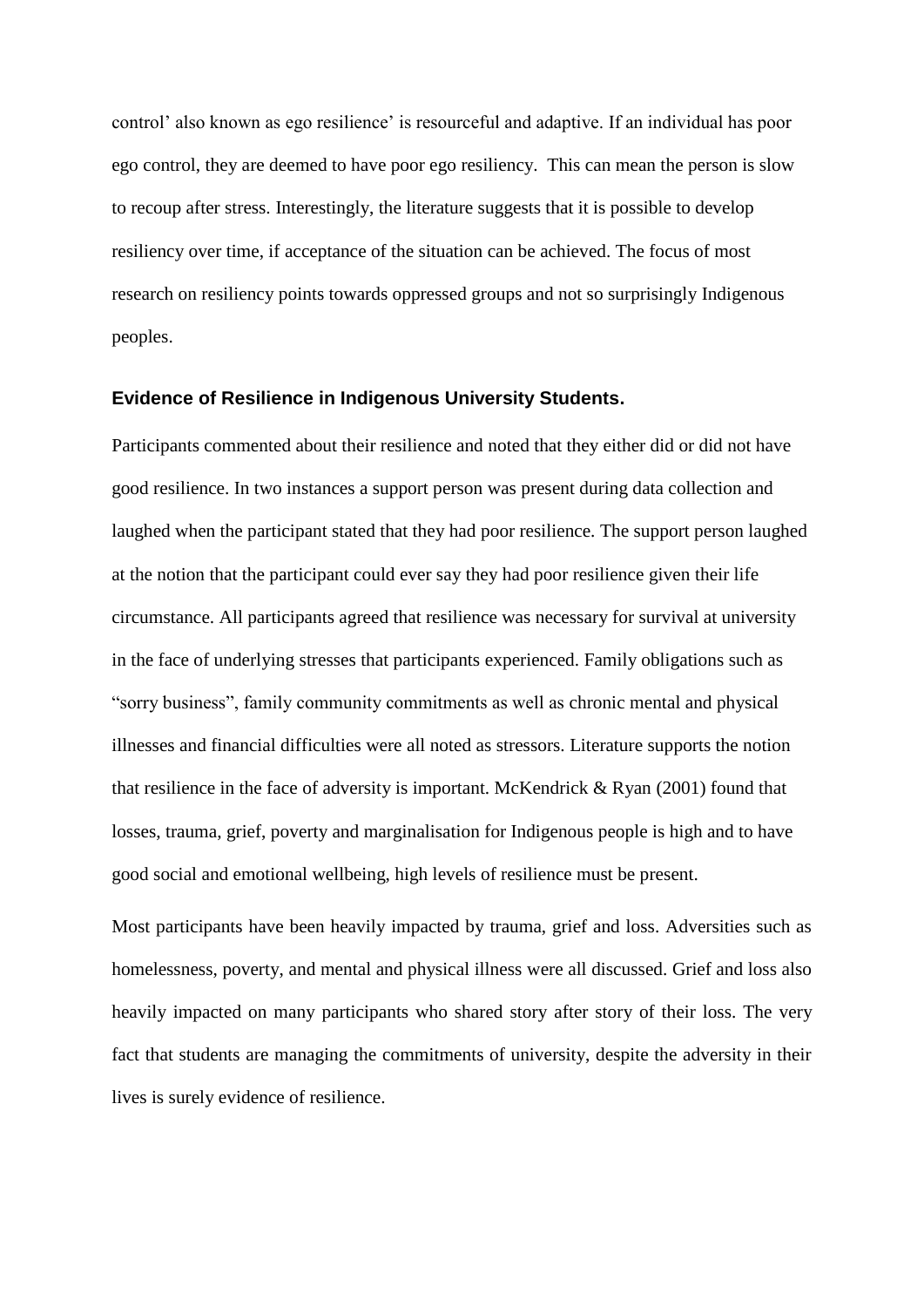The following conversations exemplify the adversity that these students are overcoming to succeed at university.

## **Conversations**

The information in this part of the article will be written in the first person. The first author (Maree Toombs) wanted to convey the importance and value of the information provided by participants and thought it would undervalue the data not to convey information in this way. Pseudonyms will be used to personalise the participants and conversations that took place with each of the six participants in this article.

Participants came from different environments and responses varied to the question about their resilience, either agreeing or disagreeing that they were resilient. Some changed their minds as they talked through the concept. On three occasions, a student support officer who sat with participants during their interview interjected and said "*of course you are resilient look at the adversities that you have overcome"*. The participant would then think about this and agree. Unfortunately the stories shared all had an element of adversity and hardship, but with this there was a quiet acceptance. For the purpose of this article five snap shots of participant"s conversations have been chosen. Although there are currently thirty six participants who have discussed the notion of resilience, these five best depicted the similarities that existed.

#### **Participant one**

Gracie comes from a remote community and lives a very traditional lifestyle. Gracie has strong connection to country and is very homesick; she is currently living a long way from home and interstate to complete her studies. English is her second language and this made the interview process quite difficult. When I asked Gracie if she thought she was resilient she said she did not understand the concept of resilience and yet was demonstrating it in the fact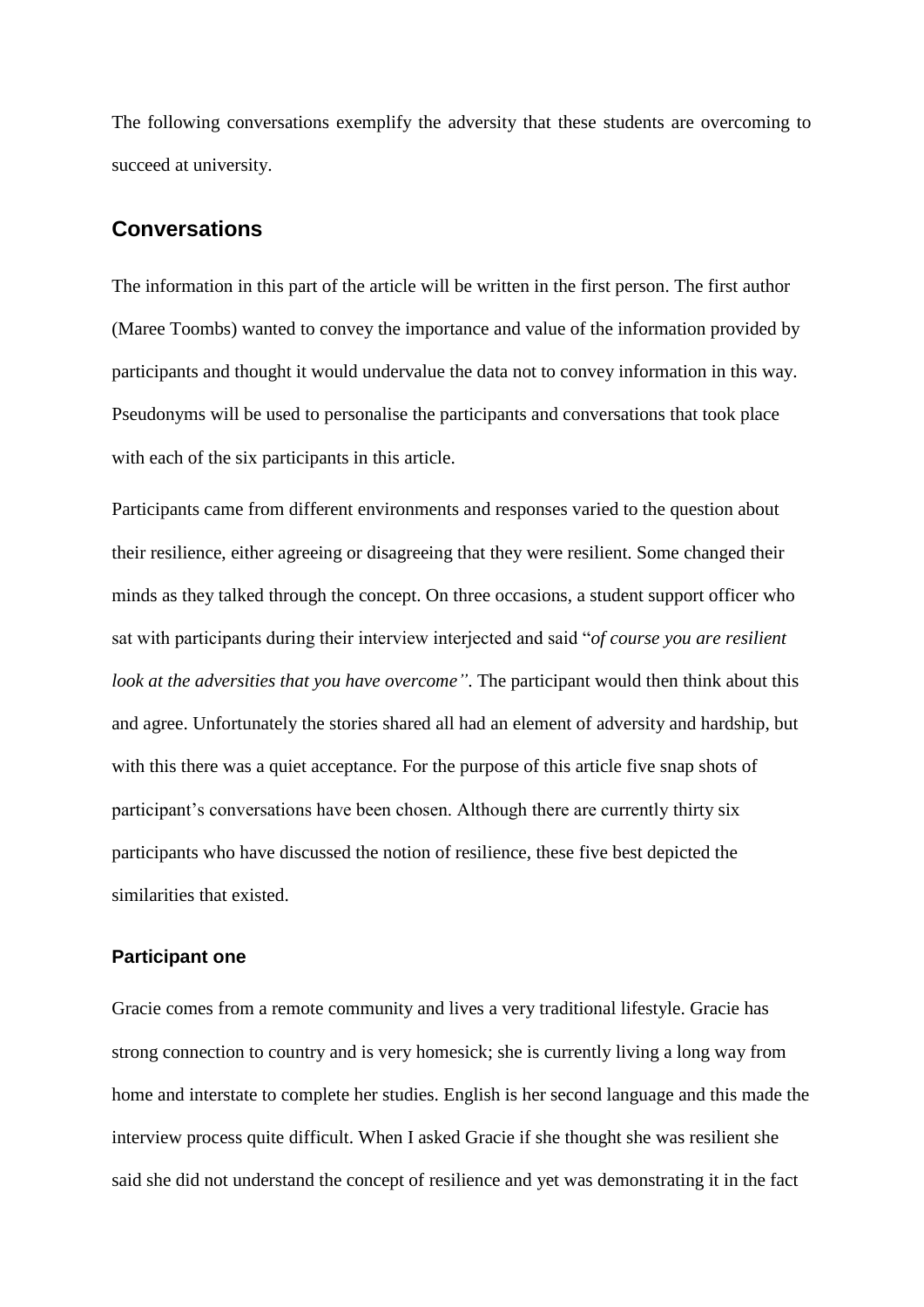that she is living in a large city in a different state thousands of kilometres from her homeland, without family or community support.

#### **Participant two**

Sally said she wasn't sure if she was resilient and yet she is living with clinical depression, unsure of her identity due to intergenerational family separations brought about due to the assimilation policy and forced removal of many of her family members including herself. Sally is also supporting two young children on her own whilst currently living in cramped conditions where she shares a room with her children. Sally is successfully engaged in university studies where she is in her second year of her chosen degree. Sally has a quiet acceptance about her life and said that University was the one stable thing she has.

#### **Participant Three**

Ruth shared stories of suicide and accidental deaths that left her without family members, and the responsibility of raising children as a result of these tragedies. She recalled taking time away from her studies to attend to her responsibilities in her family as the eldest to organise "sorry business" and how through poetry and humour she has been able to overcome her grief. Also suffering from a visual impairment, this participant has had to become resourceful in accommodating this impairment, unable to afford glasses, Ruth has been using a magnifying glass to read course materials. When asked if she thought she was resilient she said yes but could not state why.

## **Participant Four**

Teresa has a number of disabilities and long term medical issues she was born with as well as a number of others that have hindered her along the way. Along with her already existing disabilities/medical problems, Teresa has recently been declared legally blind. This poses a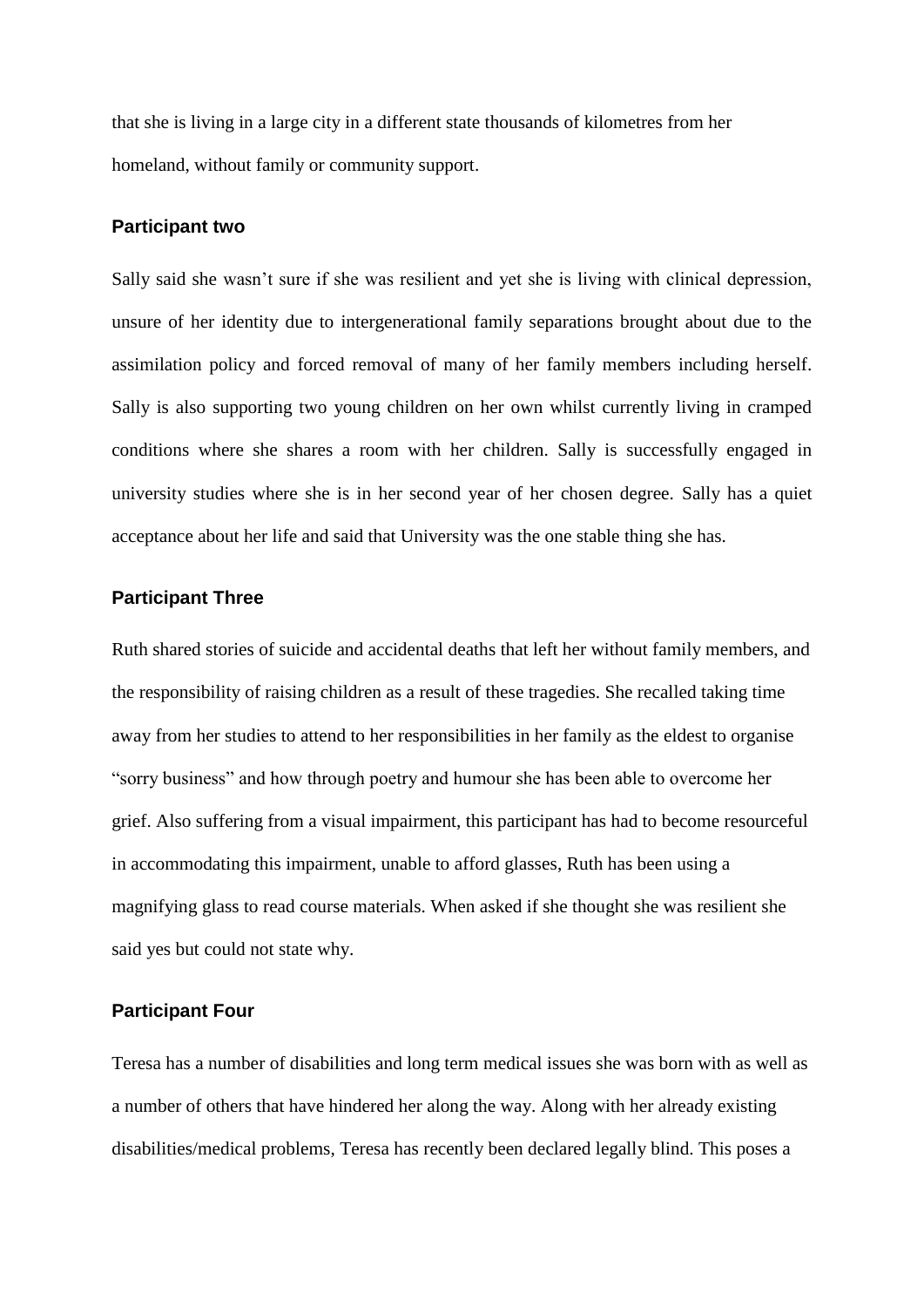number of challenges for her, with the main and most obvious one being that she cannot see lecture material. When asked if she thought she was resilient she said "*Yeh I think I am"*. Teresa"s GPA is 6.33 and she is just about to complete her degree.

#### **Participant Five**

John attended a boarding school where he says he learnt to be resilient. "*Being separated from my parents at such a young age was really hard but it taught me independence and freedom, also being the only blackfella made me have to stand on my own two feet real quick*". The participant travels approximately eight hours to get back home and has family obligations that keep him tied to the community. " *I always have to make sure that my assignments are done as soon as I get them, when that phone rings and it's family calling, I know I am in the car and driving back to community, that's just how it is*." When asked if he thought he was resilient he said, "*Well I must be I'm not six foot under*".

### **Conclusion**

The relationship between adversity and resilience presented itself on many occasions and the stories of grief and loss were heard far too many times for there to be any coincidence about the similarities that individuals experienced as a minority group in this country. For these participants an acceptance of the difficulties they faced and ever present determination coupled with a reserve of energy to succeed was evident. A parting question that needs further investigation is "Whether participants have always been resilient and therefore are able to apply this to their life situation, or is it a phenomena that is characterised by the constant trauma and grief that many Indigenous people are exposed too?".

Although the notion of resilience often presented as a vague idea that participants had about how they coped with life it did not extend beyond a passing comment of more than yes or no.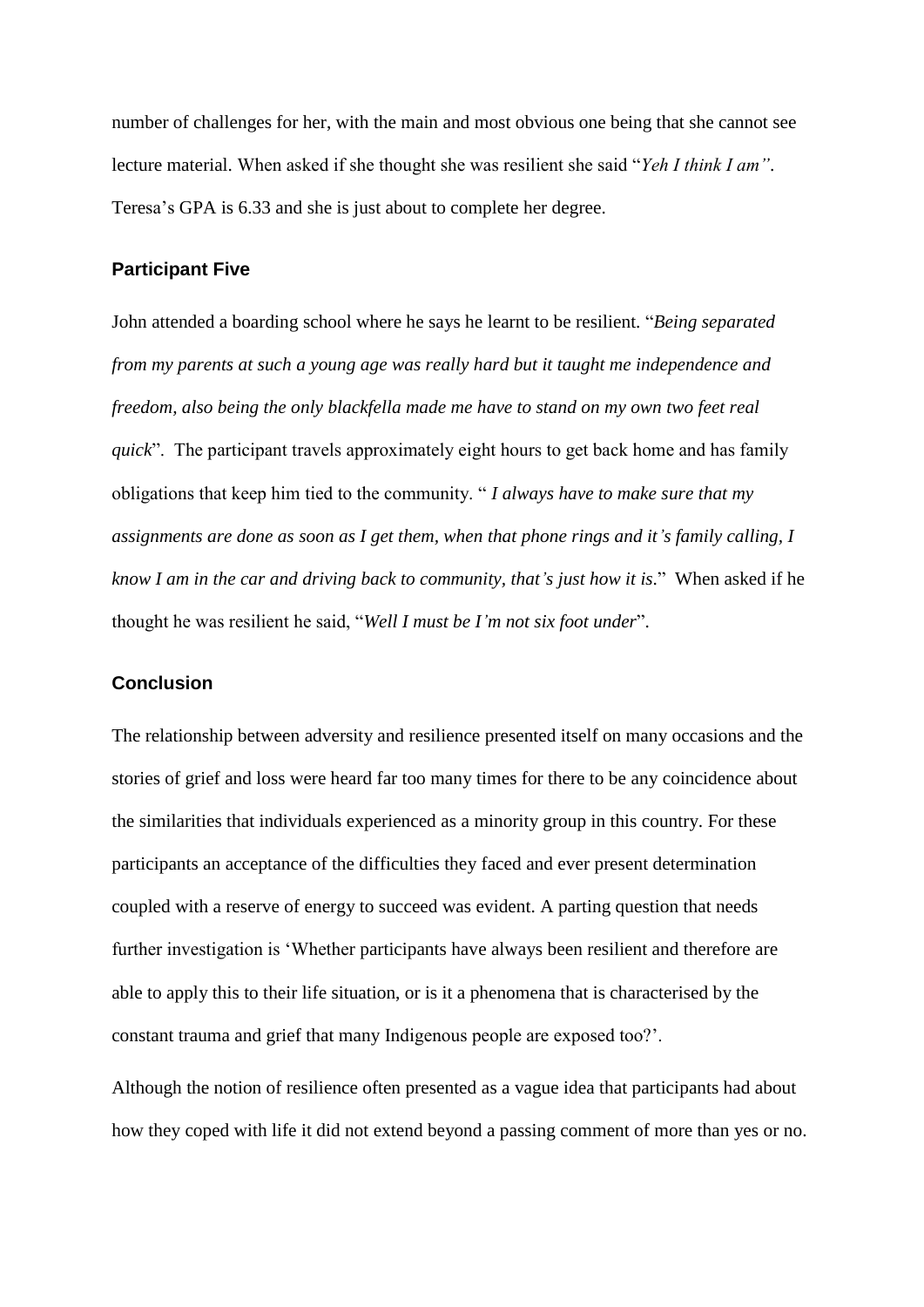However, the ability to overcome their severe difficulties can be argued as evidence that these participants had a healthy supply of resilience and that they would most certainly complete their studies.

Sonn & Fisher (1998) suggest that developing resilience appears to manifest from an individual"s responses to their own adversities and how they respond to that of the community they live in. These participants are responding to their own adversities in their own ways but seem to be able to continue their studies, often under the most difficult of circumstances. While success in the face of adversity can be used as evidence that they possess resilience, perhaps it can also be proposed that the very existence of adversity may be the reason for the resilience. That is that resilience is a result of the adversity that they cope with.

Whatever the cause of their resilience, there is certainly evidence that these participants possess it. Most participants initially had not considered themselves to be resilient but when confronted with their own experiences readily acknowledged its existence. It would be interesting to know whether recognition of their resilience had any impact on their confidence to succeed i.e. did it influence their resilience? Certainly if resilience is a factor in their success, then a significant strategy to increase the success rate of Indigenous students could be to increase their resilience. Sonn & Fisher (1998) suggest that resilience can be developed and the utilisation of strategies specifically aimed at Indigenous students to achieve this could make a significant contribution to the goal of improving the success rate of students.